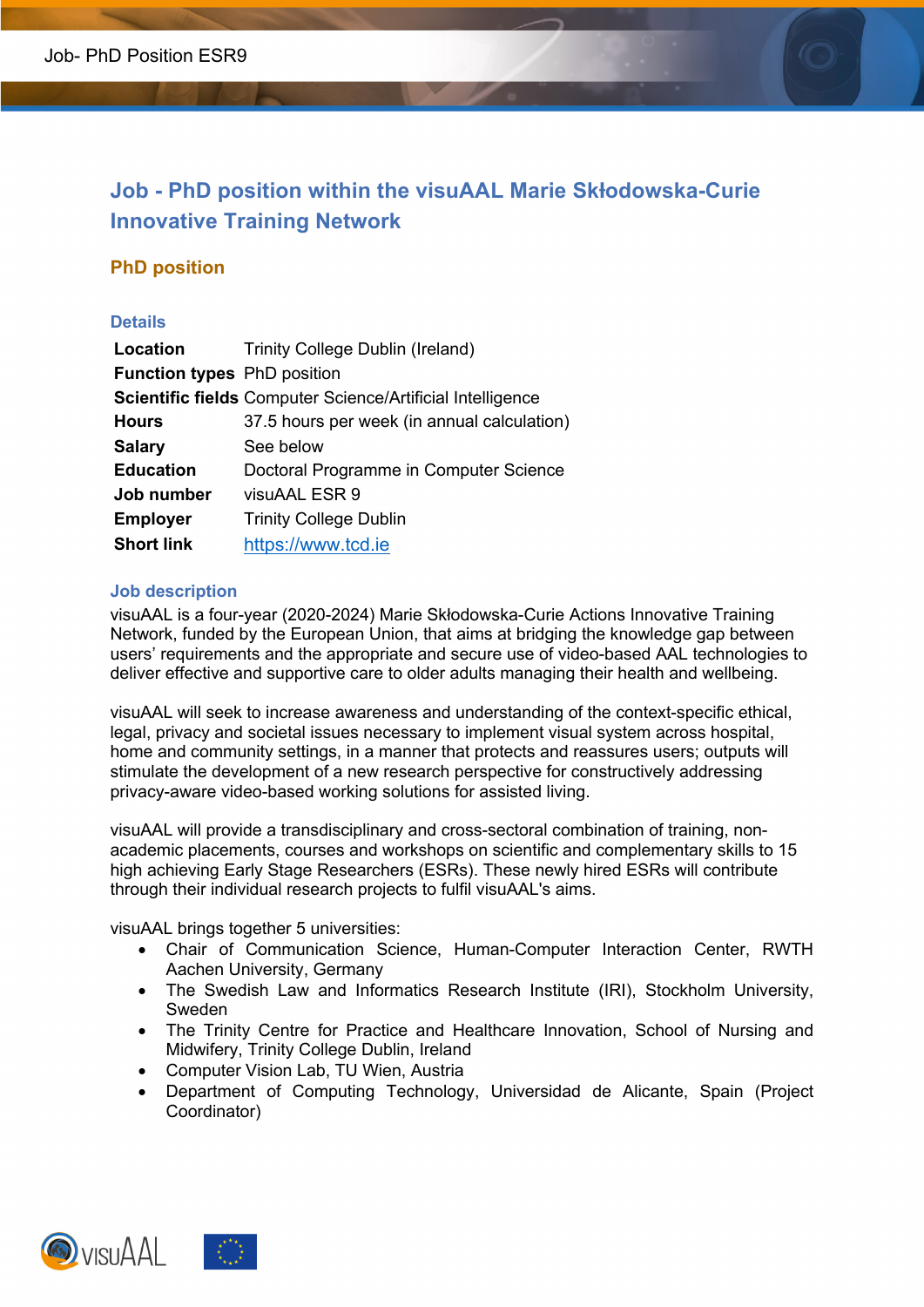This Consortium is complemented by 14 partner organisations from Austria, Germany, Ireland, Italy, Portugal, Spain, Sweden, and United Kingdom; that will contribute to the research and training activities.

For more information about visuAAL, see https://www.visuaal-itn.eu/.

In the framework of visuAAL, Trinity College Dublin is recruiting a PhD researcher for a period of three years.

#### **Project description**

**Project title:** Personalisation of self-management education/training for individuals with multiple chronic health conditions (multimorbidity) using visual based data

**Objectives:** The aim of this PhD is to explore machine learning or artificial intelligence (AI) approaches to the use of visual based data to aid personalisation of education and training for individuals living with multimorbidity. Research will involve defining user and behaviour change models to facilitate appropriate AI approaches to tailor educational and training interventions, based on an individual's self- management needs as captured from camera based systems in the home. The PhD will also focus on understanding data protection, ethical and privacy concerns in relation to the use of AI approaches for using visual data to inform an individual's education and training in relation to their self-management.

**Expected Results:** Outcomes from this PhD will seek to recommend AI approaches to facilitate education, training and as such positive behavioural changes to the use of camera based technology in the home. The output from this PhD is anticipated to produce AI based personalised education and training approaches which will seek to demonstrate the how visual based AAL interventions may be used to promote positive behaviour change in relation to multimorbid disease management. The PhD will explore how visual based data can inform 'user friendly' alternate representations linked to health and well-being indictors and as such better direct individuals managing multimorbidity to tailored training and educational content to support their self-management needs and goals.

#### **Supervisory Committee:**

- Main Supervisor: Prof Owen Conlon (Trinity College Dublin)
- Second Supervisor: Dr F. Florez (University of Alicante)
- Co-Supervisor: Dr. John Dinsmore (Trinity College Dublin)
- Advisor: Dr Alessandra Pascale (IBM)

# **Planned secondment(s):**

- **Secondment 1**: IBM Research Ireland. (Supervisor: Dr Alessandra Pascale), M21- M23: Training and research on machine learning for multiple disease management
- **Secondment 2**: University of Alicante (Supervisor: Dr F. Florez), M31-M33: Transferability of Irish approaches to the Spanish context.

**Enrolment in Doctoral degree(s):** Doctoral Programme in Computer Science, ADAPT Centre and Trinity Centre for Practice and Healthcare Innovation.

#### **Requirements**

- Applicants must hold a relevant Master's degree (or equivalent) in Computer Sciene, Artificial Intelligence, Machine Learning or related discipline.
- Applicants must not have been awarded a PhD degree
- At the time of recruitment, applicants must have less than four (full time equivalent) years of experience within a research career (measured from the date when the

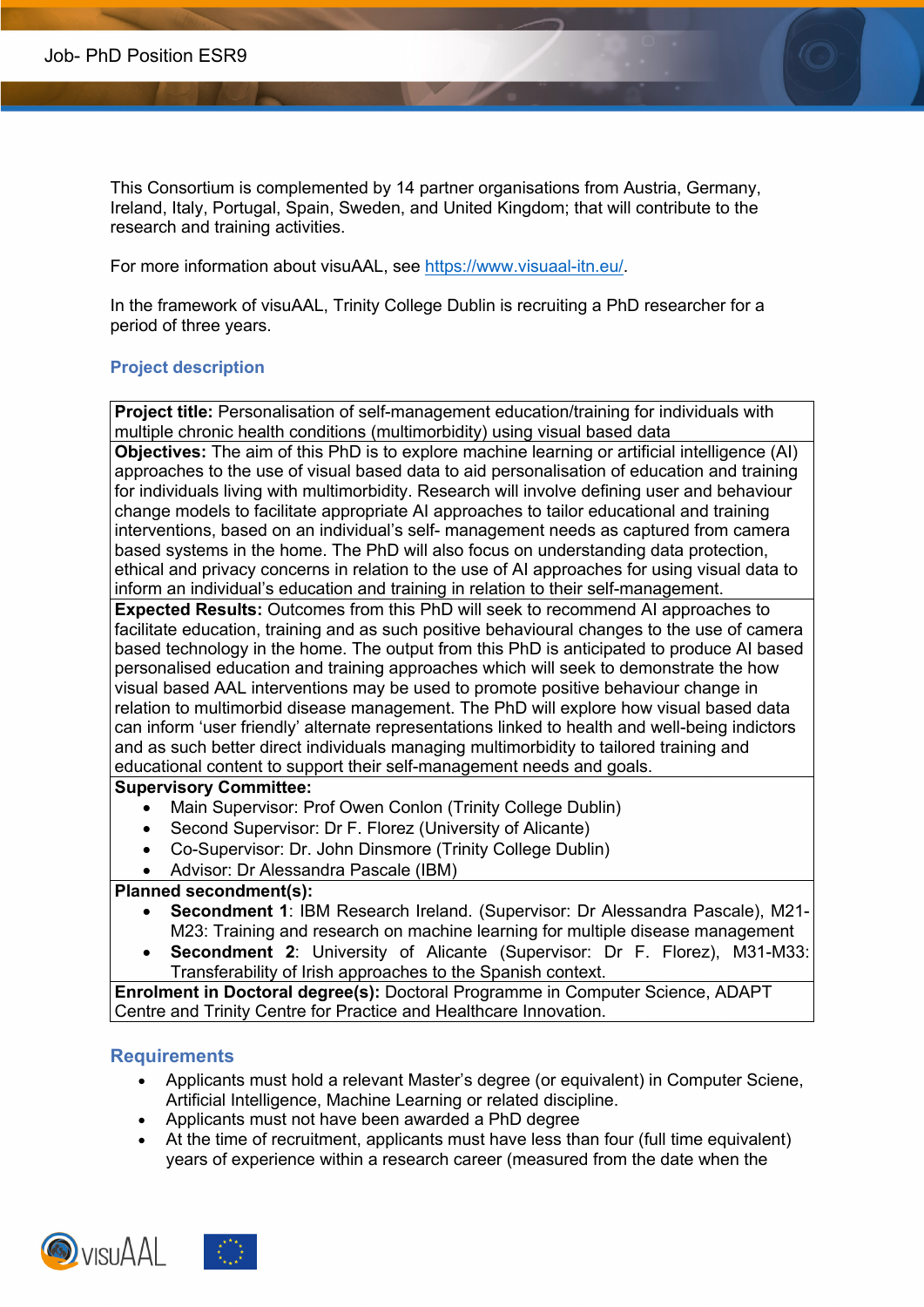applicant obtained the first degree entitling him/her to embark on a doctorate, even if a doctorate was never started or envisaged)

- Applicants must not have resided or carried out their main activity (work, studies, etc.) in the country of the recruiting institution for more than 12 months in the 3 years immediately before the recruitment date
- A fluent command of the English language (See requirements below)
- Be highly motivated;
- Creativity and high level of independency;
- It is the policy of the visuAAL project to promote equal opportunities between men and women and stimulate gender balance.
- Additional requirements: None

# **Language Requirements**

All applicants to Trinity College Dublin whose first language is not English or who have not been educated through the medium of English must present one of the following qualifications in the English language:

- IELTS: Grade 6.5 overall with a minimum of grade of 6.5 in each category
- TOEFL: 88 internet-based, 570 paper-based, 230 computer-based. The test taken here should be TOEFL IBT
- University of Cambridge: Proficiency Certificate, Grade C or better (CEFR Level C1 or C2) Advanced Certificate, Grade C or better (CEFR Level C1 or C2)
- Pearson Test of English (Academic) PTE Academic: a minimum score of 63 to be eligible (with no section score below 59)
- An award certificate with a minimum II.1 overall score from Trinity's Centre for English Language Learning and Teaching's Pre-sessional Pathway Programme

Please also note that existing IELTS, TOEFL, Cambridge and PET scores up to three years old (rather than two) will be accepted for 2020/21 applications in light of test centre closures.

For further details on these English Language Proficiency Tests, please contact the appropriate organisation directly.

www.ets.org/toefl www.ielts.org www.cambridgeesol.org/exams

# **Conditions of employment**

We offer a 3-year full-time PhD contract. The first year will be a probation period, after a positive assessment the position will be extended with another 2 years.

The full-time gross annual living allowance amounts to €36,049 or €3,004 per month (plus mobility allowance of €6,483 and allowance according to family charges of €5,402 per annum).

The salary and terms of employment for this position will correspond to the provisions set out in the Statutes of Irish employment legislation and in the provisions of the Marie Skłodowska-Curie Actions.

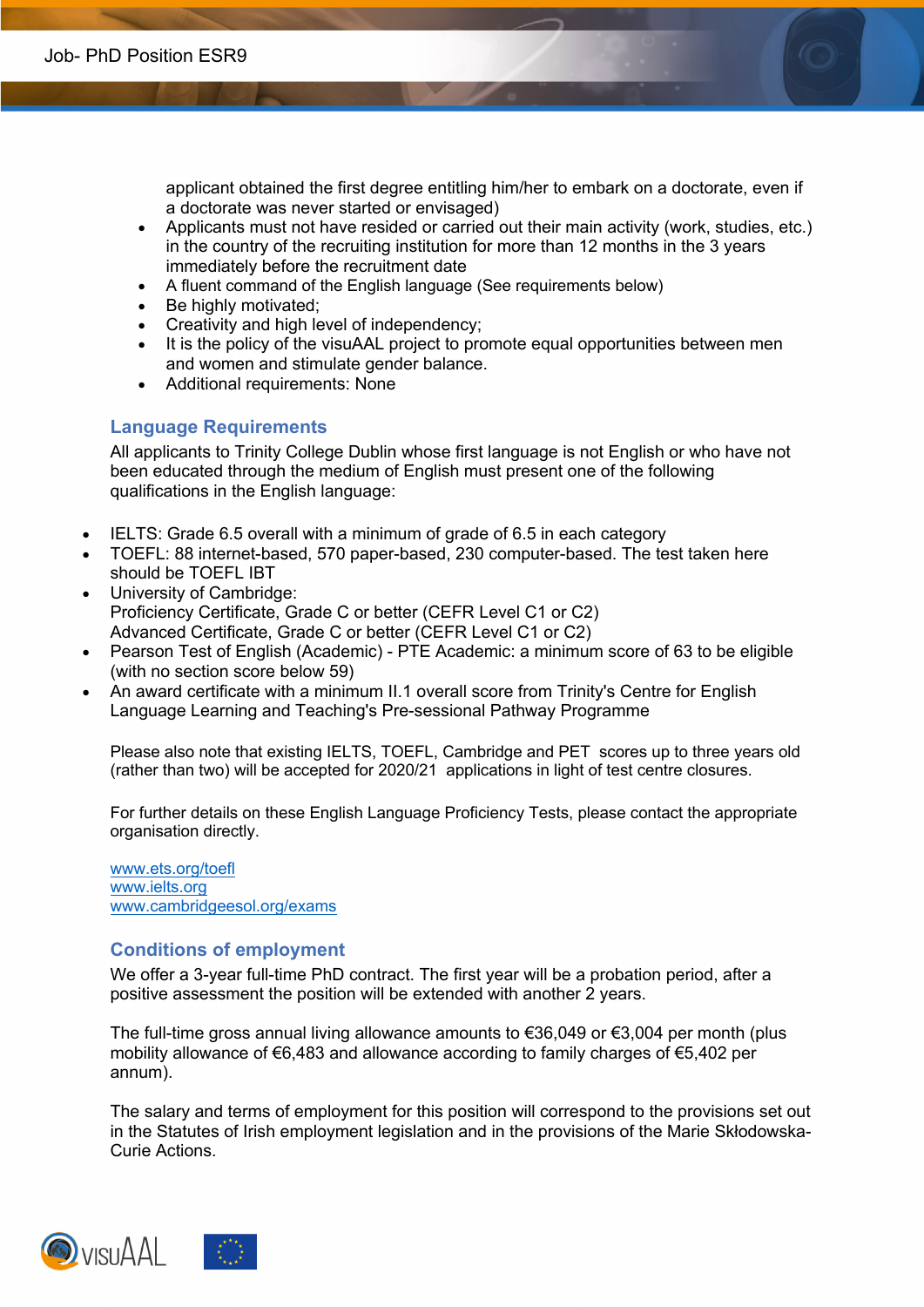We offer a dynamic and challenging job in an internationally-oriented organisation where young people receive an advanced education and scholars conduct exciting research.

You will participate in the research training sessions in the framework of the visuAAL Marie Skłodowska Curie ITN project.

**Contract type**: Temporary, we offer a 3-year full-time PhD contract.

#### **Organisation**

Trinity is Ireland's leading university and is ranked 108th in the world (QS World University Rankings 2020). Founded in 1592, the University is steeped in history with a reputation for excellence in education, research and innovation.

Located on an iconic campus in the heart of Dublin's city centre, Trinity has 18,000 undergraduate and postgraduate students across our three faculties – Arts, Humanities, and Social Sciences; Engineering, Mathematics and Science; and Health Sciences.

Trinity is ranked as the 17th most international university in the world (Times Higher Education Rankings 2020) and has students and staff from over 120 countries. The pursuit of excellence through research and scholarship is at the heart of a Trinity education, and our researchers have an outstanding publication record and strong record of grant success.

Trinity has developed 19 broad-based multidisciplinary research themes that cut across disciplines and facilitate world-leading research and collaboration within the University and with colleagues around the world. Trinity is also home to 5 leading flagship research institutes:

- Trinity Biomedical Sciences Institute (TBSI)
- Trinity College Institute of Neuroscience (TCIN)
- Trinity Translational Medical Institute (TTMI)
- Trinity Long Room Hub Arts and Humanities Research Institute (TLRH)
- Centre for Research on Adaptive Nanostructures and Nanodevices (CRANN)

Trinity is the top-ranked European university for producing entrepreneurs for the past five successive years and Europe's only representative in the world's top-50 universities (Pitchbook Universities Report).

Trinity is home to the famous Old Library and to the historic Book of Kells as well as other internationally significant holdings in manuscripts, maps and early printed material. The Trinity Library is a legal deposit library, granting the University the right to claim a copy of every book published in Ireland and the UK. At present, the Library's holdings span approximately 6.5 million printed items, 400,000 e-books and 150,000 e-journals.

With over 120,000 alumni, Trinity's tradition of independent intellectual inquiry has produced some of the world's finest, most original minds including the writers Oscar Wilde and Samuel Beckett (Nobel laureates), the mathematician William Rowan Hamilton and the physicist Ernest Walton (Nobel laureate), the political thinker Edmund Burke, and the former President of Ireland Mary Robinson. This tradition finds expression today in a campus culture of scholarship, innovation, creativity, entrepreneurship and dedication to societal reform.

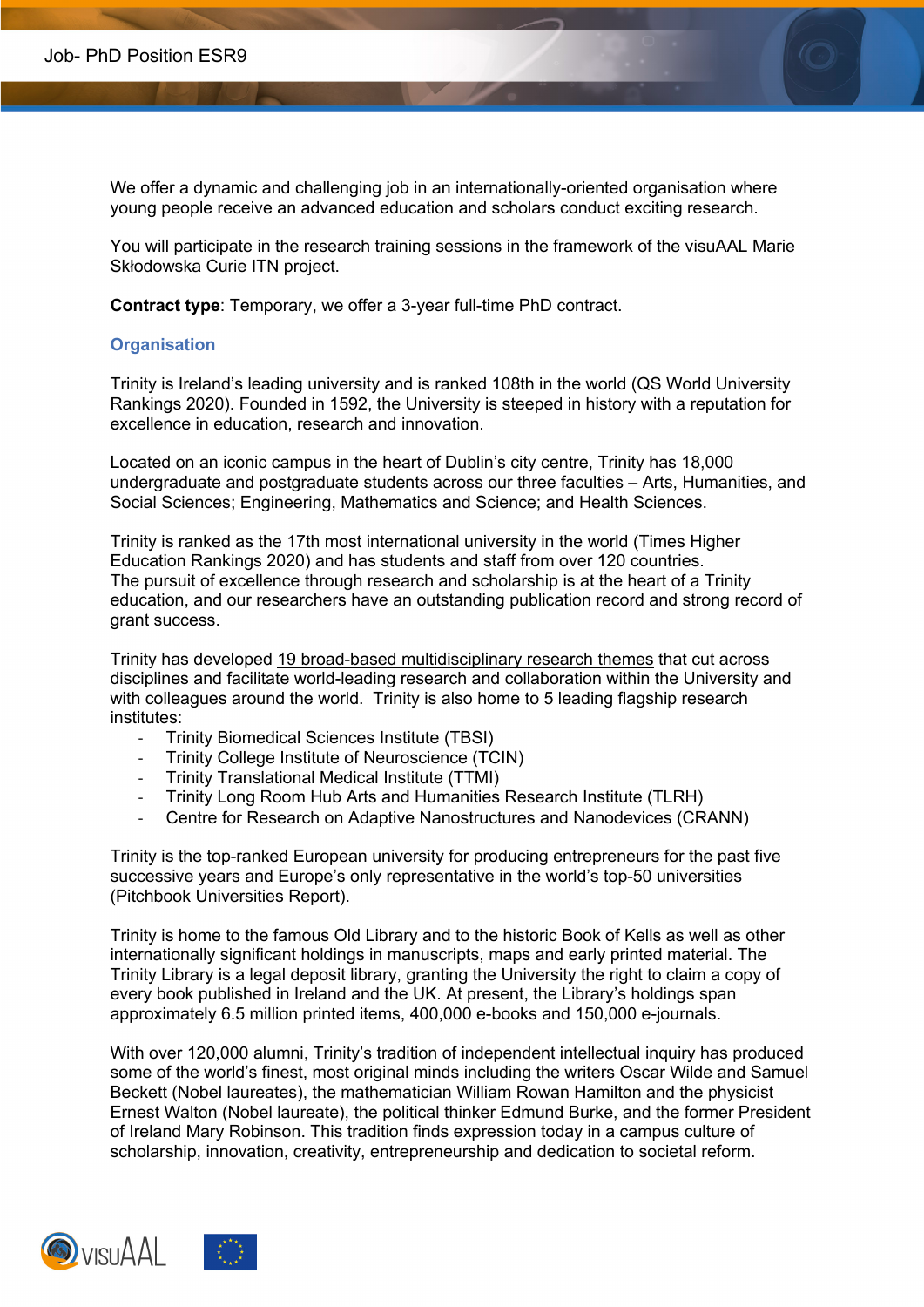# **Trinity Centre for Practice and Healthcare Innovation (TCPHI) https://www.tcd.ie/tcphi/**

The TCPHI is a research centre based in the School of Nursing & Midwifery, Trinity College Dublin. This research centre was developed in 2012. Our mission is to work collaboratively with healthcare staff, industry and the public to improve healthcare services and develop, implement and evaluate new innovative healthcare interventions and models of care. The expertise of the TCPHI team in implementation science, healthcare knowledge and experience is available for sharing and supporting research capacity between academic staff, post-doctoral researchers, post graduate research students and staff in affiliated healthcare providers and industry. We have successful collaborations with a large network of clinical, industry and research partners and are actively engaged in the synthesis and translation of evidence into every day healthcare.

The research activities of the TCPHI contribute to and are shaped by the research themes in the School of Nursing and Midwifery. The TCPHI is also an invaluable resource for those seeking evaluation of healthcare policy, quality improvement and innovation in health care service development and delivery. Its staff have a proven track record in generating research income from National, and European sources to enable such innovation, particularly in relation to digital health initiatives for behavioural change and selfmanagement.

# **ADAPT Centre - https://www.adaptcentre.ie**

ADAPT, the world-leading SFI Research Centre for Digital Media Technology combines the expertise of researchers at seven higher education institutions with that of industry partners to produce ground-breaking innovation in digital content that is revolutionising the way people interact with content, systems and each other. ADAPT's research aims to "empower people for deeper engagement in a digital world" by enabling seamless technology-mediated interaction and communication.

ADAPT is pioneering new techniques and technologies in Content Analytics and Knowledge Extraction, Intelligent Machine Translation & Enhanced Human Translation, Dynamic Personalised Digital Media Discovery, Recomposition, and Interaction, Multimodal Engagement, and the Management of Data Quality, Privacy and Ethics in content processing.

Our AI-powered analysis techniques allow more powerful tailored access to customer and community insights

- ADAPT is pushing the boundaries of human speech and gesture recognition to increase the accuracy of robotic interpretation
- We extend the effectiveness of all the MT system types across a wide range of languages and domains to break down communications barriers.
- ADAPT research is transforming and delivering personalised content
- Our Machine Learning models enable the analysis of complex data such as financial data sets giving accurate results on large scale data sets

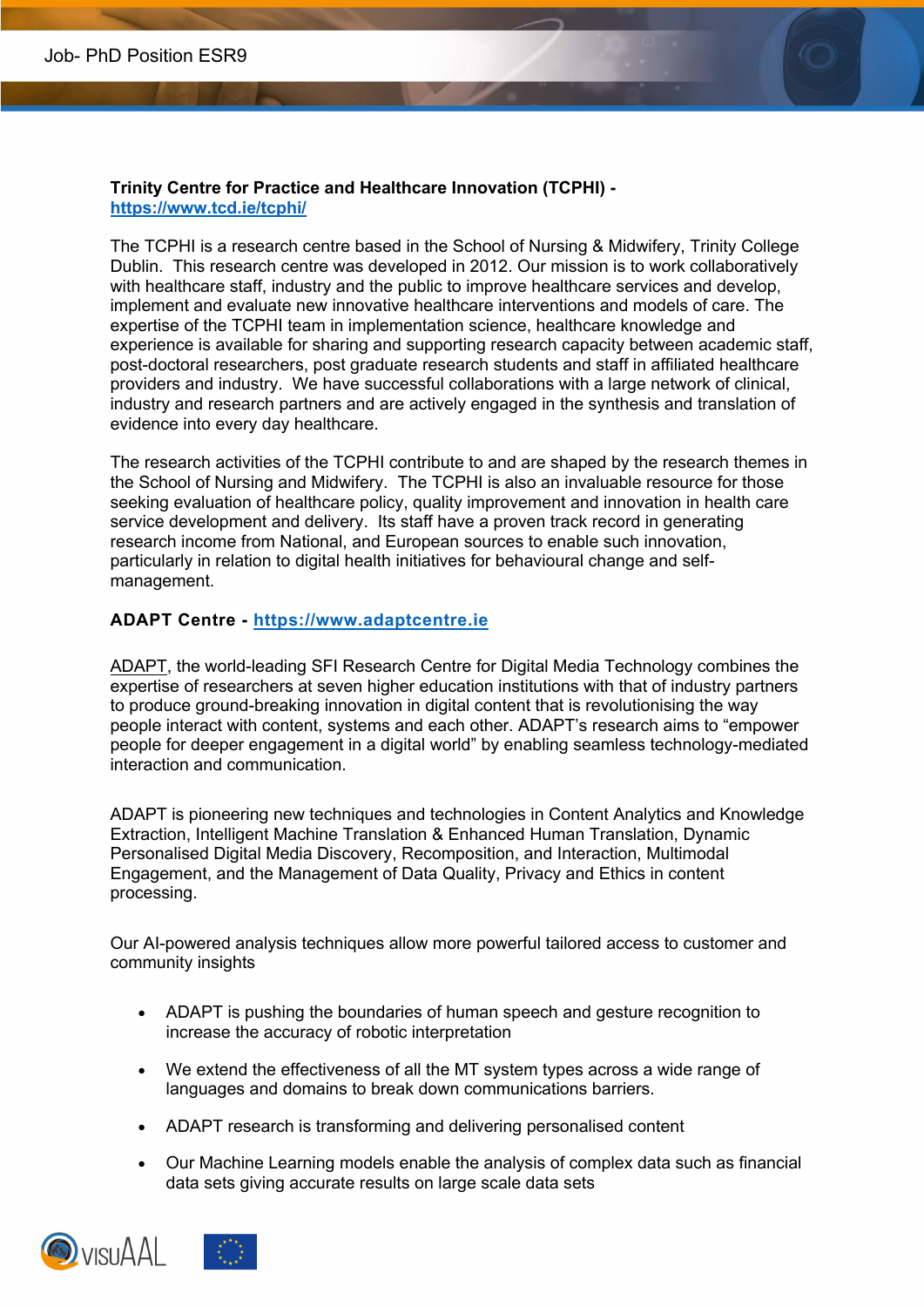- ADAPT's technology facilitates the recognition of relationships between multidimensional data sets by providing new ways to interpret, interact with and gain insights from data.
- ADAPT's applications of ethics and standards technologies empower individuals to navigate new engagement channels with confidence through visibility and control of their personal data.

#### **Rankings**

Trinity is the top ranked university in Ireland and ranked 108th in the world (QS World University Rankings 2020). Trinity ranks in the top 50 in the world on 4 subjects and in the top 100 in 18 subjects (QS World University Rankings by Subject 2020). Full details are available at: www.tcd.ie/research/about/rankings.

# **Department**

Trinity Centre for Practice and Healthcare Innovation and the ADAPT Centre

# **How to apply?**

Submit your application to https://www.visuaal-itn.eu/esr-vacancies. Please, ensure that you select vacancy number ESR9.

The following documents must be submitted with your application:

- (a) Written documentation concerning prior education, including a certified copy of your Master certificate and list of grades (with certified translation for languages other than English or Spanish);
- (b) A personal letter of motivation, indicating why you wish to conduct this research project offered by University of Alicante, and why you expect that you will be able to complete the research and training programme successfully;
- (c) Detailed curriculum vitae, including if applicable relevant publications;
- (d) Two references from academic referees; (who will be contacted by the Consortium using standardised forms),
- (e) A fluent command of the English language (see requirements above)
- (f) Draft project proposal (3000 words), including timeline
- $\alpha$ ) A substantial piece of writing in English, such as a (draft) master thesis or research paper.

| What?                                            | When?                        |
|--------------------------------------------------|------------------------------|
| Deadline for submission applications             | 30 November 2020, 23:59 CET  |
| Candidates pre-selected for interviews will be   | 8 December 2020              |
| informed                                         |                              |
| Selection interviews (candidates may be asked to | 17, 18, 21, 22 December 2020 |
| give a short presentation about the topic of the | (online)                     |
| project)                                         |                              |
| Successful candidates will be informed           | 23 December 2020             |
| Acceptance by successful candidates              | 8 January 2021               |
| Start of employment                              | March 2021                   |

# **Selection procedure**